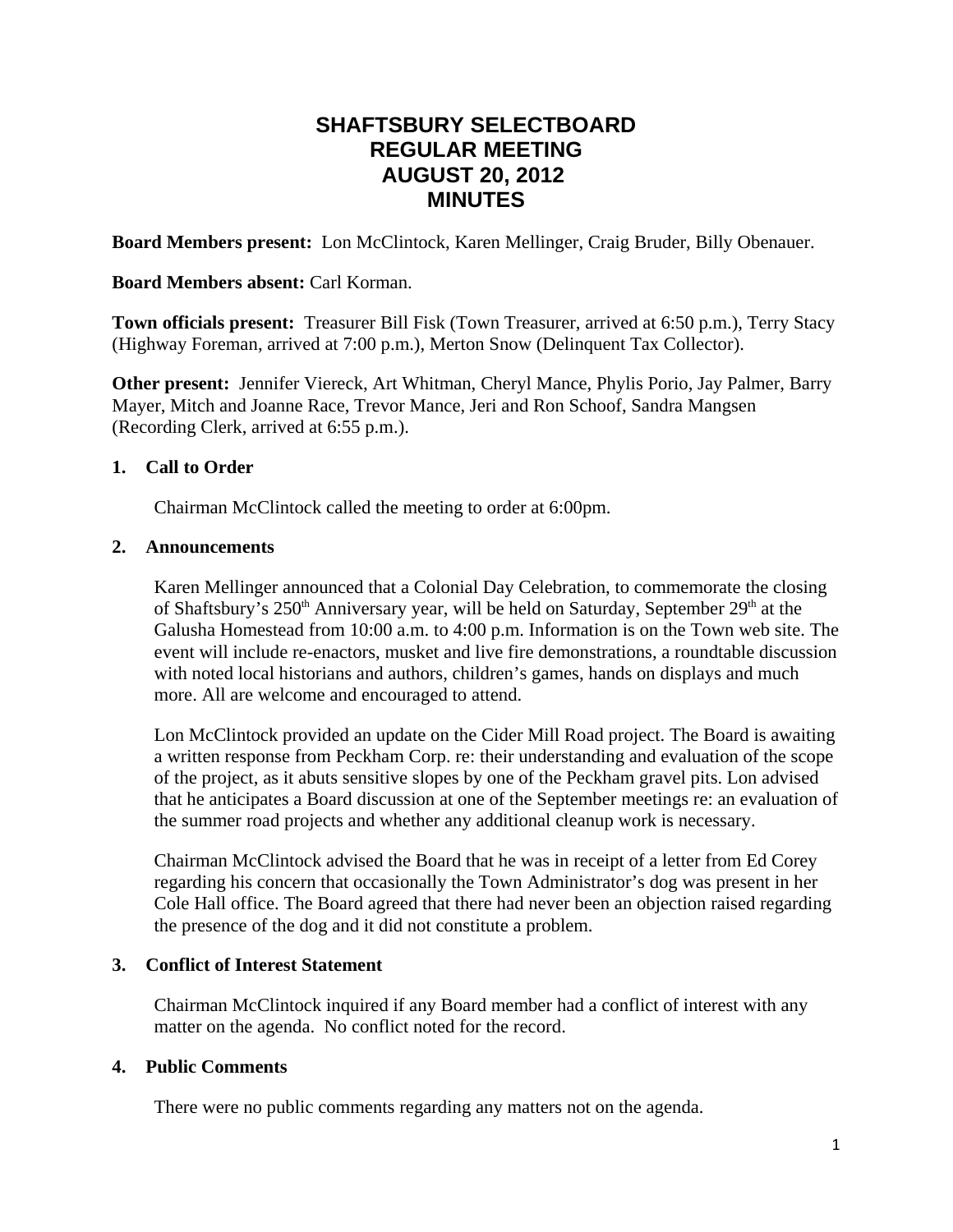Chairman McClintock requested permission of the Board to take some agenda items out of order, as the Treasurer was not expected to arrive until closer to 7:00 p.m. The Board agreed.

#### **5. Citizen Request for Personal Conduct Resolution**

Art Whitman presented draft wording on a conduct resolution. Lon McClintock advised that while he supports the idea, he does not see this issue as one that should be finalized in one meeting. He suggested that perhaps the Town would benefit from a workshop at which officials and citizens can participate. Billy Obenauer expressed concern that such a resolution could be used by a Board Chair to remove a member of the public if he/she was perceived as violating the policy. His perception is that previous difficulties at meetings arose because the meetings were not properly managed. Chairman McClintock advised that Robert's Rules of Order already provides an avenue for dealing with disruption. He also noted that he does not believe that a civility resolution would enhance a Board member's ability to exclude anyone from a meeting. Karen Mellinger presented several other examples of civility resolutions, including one from the National League of Cities and Towns. She noted that these resolutions put more emphasis on the need for Town officials to make a public commitment to foster a civil environment. She provided copies of these resolutions to Mr. Whitman, and it was agreed that the Board would review possible alternative language prior to the September  $4<sup>th</sup>$  Board meeting, when this item may appear on the agenda.

#### **6. Board of Listers-Error and Omissions Report**

There were four reports of errors and omissions presented by the Listers' Department that need approval from the Board. The first was the property of Adam Brimmer, 683 East Road, which notes a grand list value of \$204,400, with the amended house site value set at \$202,300 (changed from \$0).

### **MOTION: To approve the adjustment of the house site value to \$202,300 as presented by the Listers. Moved by Craig Bruder, seconded by Karen Mellinger. Carried 4-0-0.**

The property of Timothy Carpenter and Christine Bushee, 835 VT Rt 7A, which notes a grand list value of \$271,800, with the amended house site value set at \$271,800 (changed from \$221,400 as there is no longer rental/business use).

### **MOTION: To approve the adjustment of the house site value to \$271,800 as presented by the Listers. Moved by Billy Obenauer, seconded by Craig Bruder. Carried 4-0-0.**

The property of Dan and Lynn Peters, 254 Grove Road, which notes a grand list value of \$118,700, with the amended house site value set at \$118,700 (changed from \$100,600 as the owner did not declare rental/business use).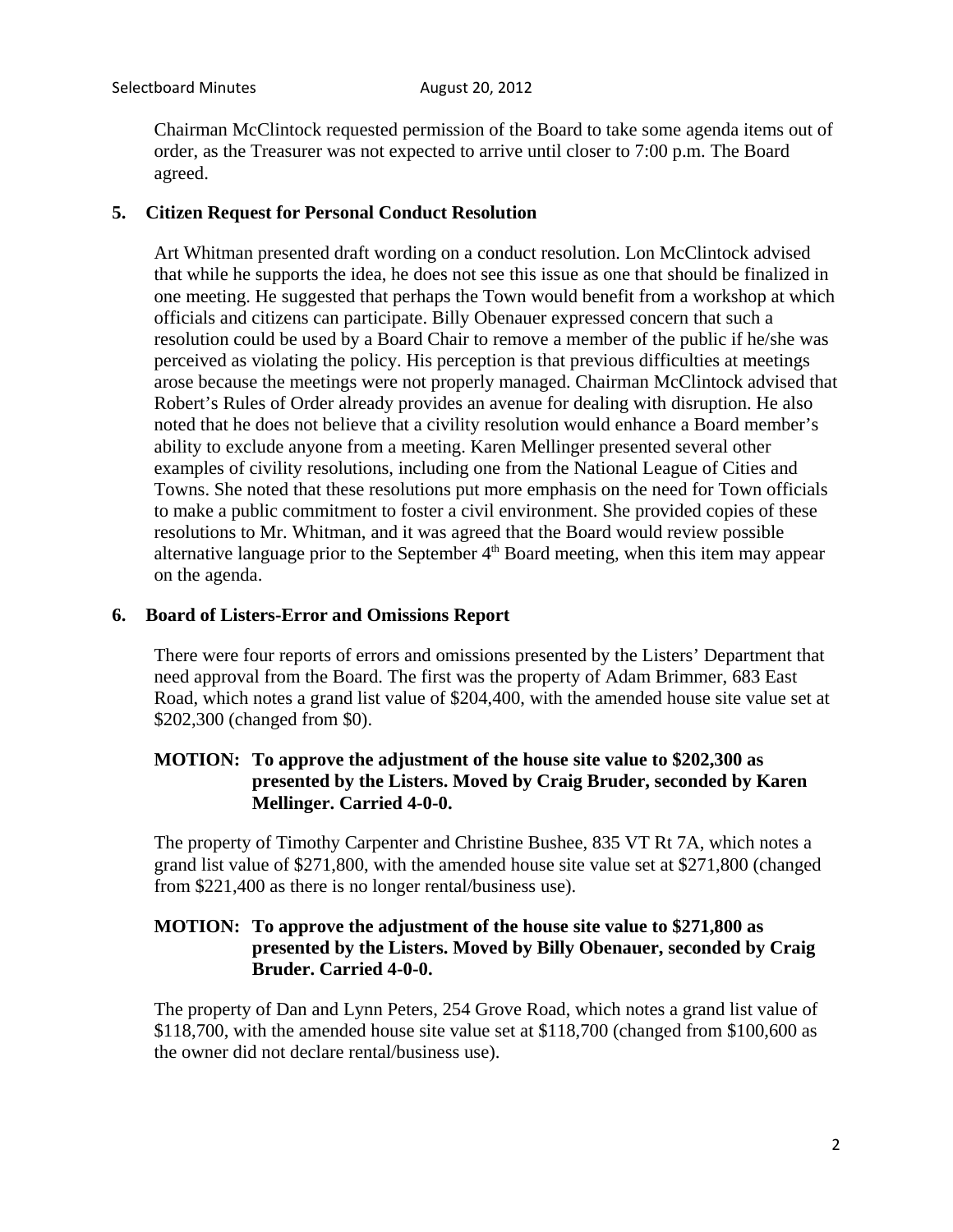## **MOTION: To approve the adjustment of the house site value to \$118,700 as presented by the Listers. Moved by Craig Bruder, seconded by Billy Obenauer. Carried 4-0-0.**

The property of Gabrielle Watson, 21 Buck Hill Road, which notes a grand list value of \$132,500, with the amended house site value set at \$132,500 (changed from \$111,800 as the owner did not declare rental/business use).

## **MOTION: To approve the adjustment of the house site value to \$132,500 as presented by the Listers. Moved by Billy Obenauer, seconded by Craig Bruder. Carried 4-0-0.**

## **7. Zoning Bylaw Hearing Schedule**

Chairman McClintock noted that there were two issues that need to be scheduled for hearings:

- A. Enclosure of Outbuildings
- B. Open space subdivisions

In order to allow for proper warning time, it was agreed that the hearing will be tentatively set for October 1. The Town Administrator will be advised, when she returns from vacation, to arrange for proper warning.

Mitch Race requested an explanation of what "enclosure of outbuildings" means. Craig explained that it refers to a detached building that may be enclosed/covered, and that the use is very limited. If the use is changed, the owner must obtain a permit.

Joanne Race noted that she thought the open space subdivision language was being referred to the Town Attorney for feedback. This was confirmed. Mitch suggested that the open space subdivision information that is received from the town attorney be posted on the website.

Lon McClintock advised that a hearing on the highway access ordinance also needs to be scheduled in the near future.

#### **8. Brownell's Salvage Yard**

Lon McClintock said that he is still working on the findings from the hearing and he will have it to the Board for the September 4<sup>th</sup> meeting.

#### **9. Financial Reports**

The Town Treasurer, Bill Fisk, joined the Board and presented the tentative final 2012 Fiscal Year Budget Year-to-Date and report and a current budget update.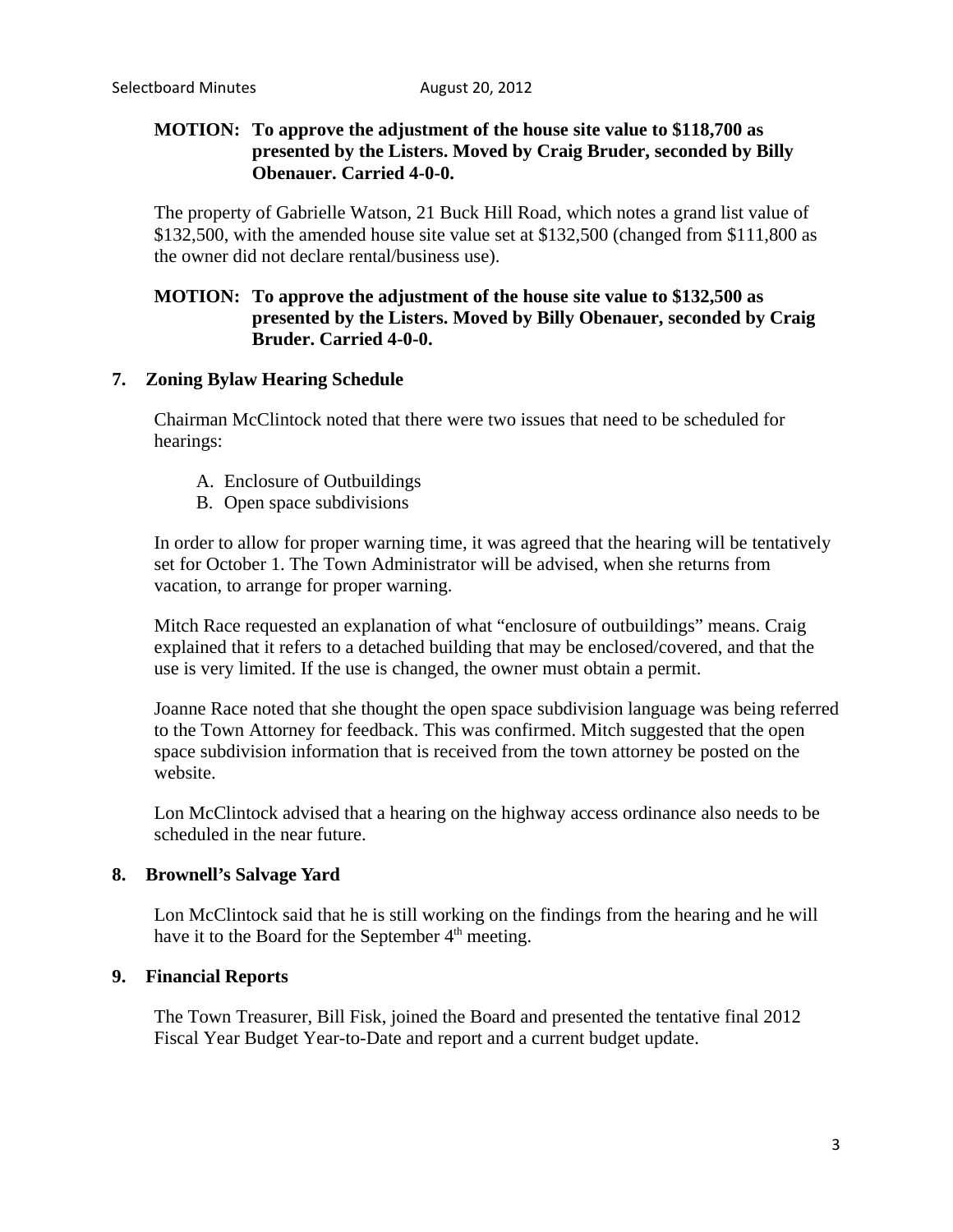#### **10. Other Business**

Although not on the agenda, Merton Snow, Delinquent Tax Collector, asked that he be allowed to present information on up-coming tax sales. He will be away when the Board meets on September  $4<sup>th</sup>$  and the tax sale is scheduled for early September. The Board will need to decide if it wishes to enter a protective bid on any of the properties. Mert Snow described six properties up for tax sale and advised that he believes there will be bidders for each property. The Board can decide officially on September 4 whether the Town should be represented in the bid process.

Karen Mellinger requested an update on the matter of wages for the position of Zoning Administrator. Lon McClintock explained that in addition to the hourly wage, Shaftsbury has allowed the ZA to retain a portion of the permitting fees. The question of whether or not to alter the policy to base compensation on an hourly wage only will be discussed at a future meeting.

Billy Obenauer asked about town practices with respect to password security, in particular disabling passwords for former employees. He indicated that the topic needs to be addressed.

#### **11. Road Foreman's Reports**

Terry Stacy joined the Board at approximately 7:30 p.m. At that time, he presented a letter from Brian Lent, of Peckham Corp., which gives permission for the Town to work in the area of the Peckham property on Cider Mill Road within specific parameters. Although the letter indicates Mr. Lent's understanding that the Town will be working within a 20' right of way, Terry Stacy advised that with Mr. Lent had indicated in their discussions that the town has a 24'9" right of way. The Board instructed Terry to follow-up with a written communication to Mr. Lent confirming that he acknowledges the Town has a 24'9" right of way.

Mr. Stacy informed the Board that he has been in discussion with Peckham Corp. regarding using Twitchell Hill as a reclamation demonstration project. He will get more information regarding the cost to the Town for the binder coat. This could potentially be done this fall, which final blacktopping done next year.

## **12. Minutes of August 6, 2012 –action tabled**

#### **13. Approval of Warrants**

- **MOTION: To approve Check Warrant #06 I nthe amount of \$19,644.59. Moved by Karen Mellinger, seconded by Craig Bruder. Carried 4-0-0.**
- **MOTION: To approve Payroll Warrant #07 (retirement) in the amount of \$130.37. Moved by Craig Bruder, seconded by Billy Obenauer. Carried 4-0-0.**
- **MOTION: To approve Payroll Warrant #06 in the amount of \$6,616.81. Moved by Craig Bruder, seconded by Billy Obenauer. Carried, 4-0-0.**